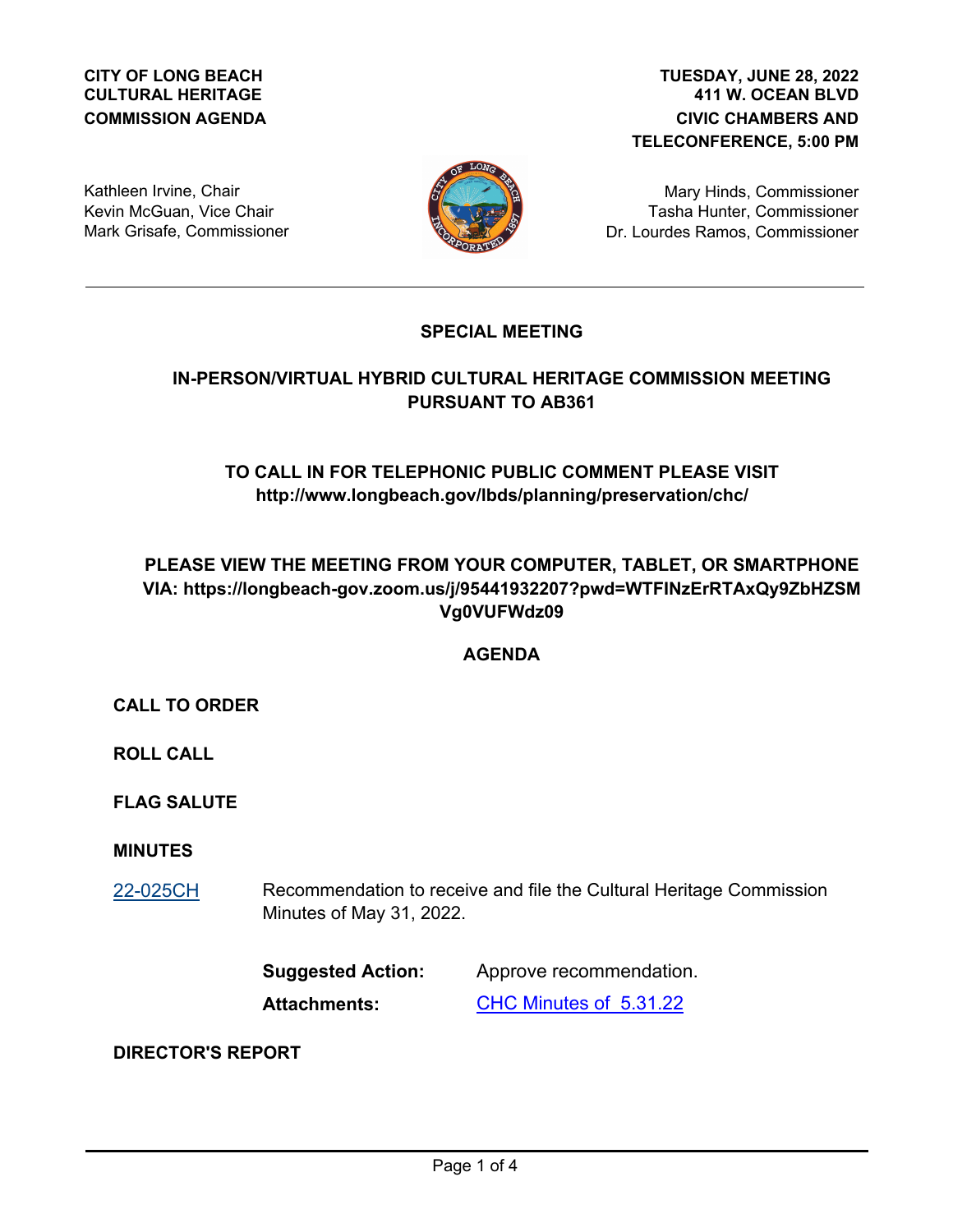### **SWEARING OF WITNESSES**

**Do you solemnly swear or affirm that the evidence you shall give in this Cultural Heritage Commission meeting shall be the truth, the whole truth, and nothing but the truth.**

#### **REGULAR AGENDA**

Recommendation that the Cultural Heritage Commission consider a nomination for historic landmark designation, for property located at 822 W. Willow Street. (District 7) 1. 22-026CH

> **Suggested Action:** Recommendation to accept public comment and then continue the item to date certain.

Recommendation to approve Certificate of Appropriateness to construct a 305 square-foot two-story addition to the rear of a dwelling located at 3335 E. 1st Street, in the R-2-L Zoning District. The existing dwelling is a contributing building within Bluff Park Historic District. (District 2) 2. [22-021CH](http://longbeach.legistar.com/gateway.aspx?M=L&ID=239481)

| <b>Suggested Action:</b> | Approve recommendation.                      |
|--------------------------|----------------------------------------------|
| <b>Attachments:</b>      | <b>Staff Report</b>                          |
|                          | <b>Attachment A - Vicinity Map</b>           |
|                          | Attachment B - Photographs                   |
|                          | <b>Attachment C - Plans</b>                  |
|                          | <b>Attachment D - Findings</b>               |
|                          | <b>Attachment E - Conditions of Approval</b> |
|                          | <b>Presentation</b>                          |

Recommendation to approve a Certificate of Appropriateness to demolish 34 square feet of existing floor area to accommodate the proposed construction of a 137 square foot single-story rear addition to a single-family residence. The property is located at 2556 E. 3rd Street, in the R-2-A Zoning District. The existing dwelling is a contributor to the Bluff Heights Historic District. (District 2) 3. [22-029CH](http://longbeach.legistar.com/gateway.aspx?M=L&ID=239934)

**Suggested Action:** Approve recommendation.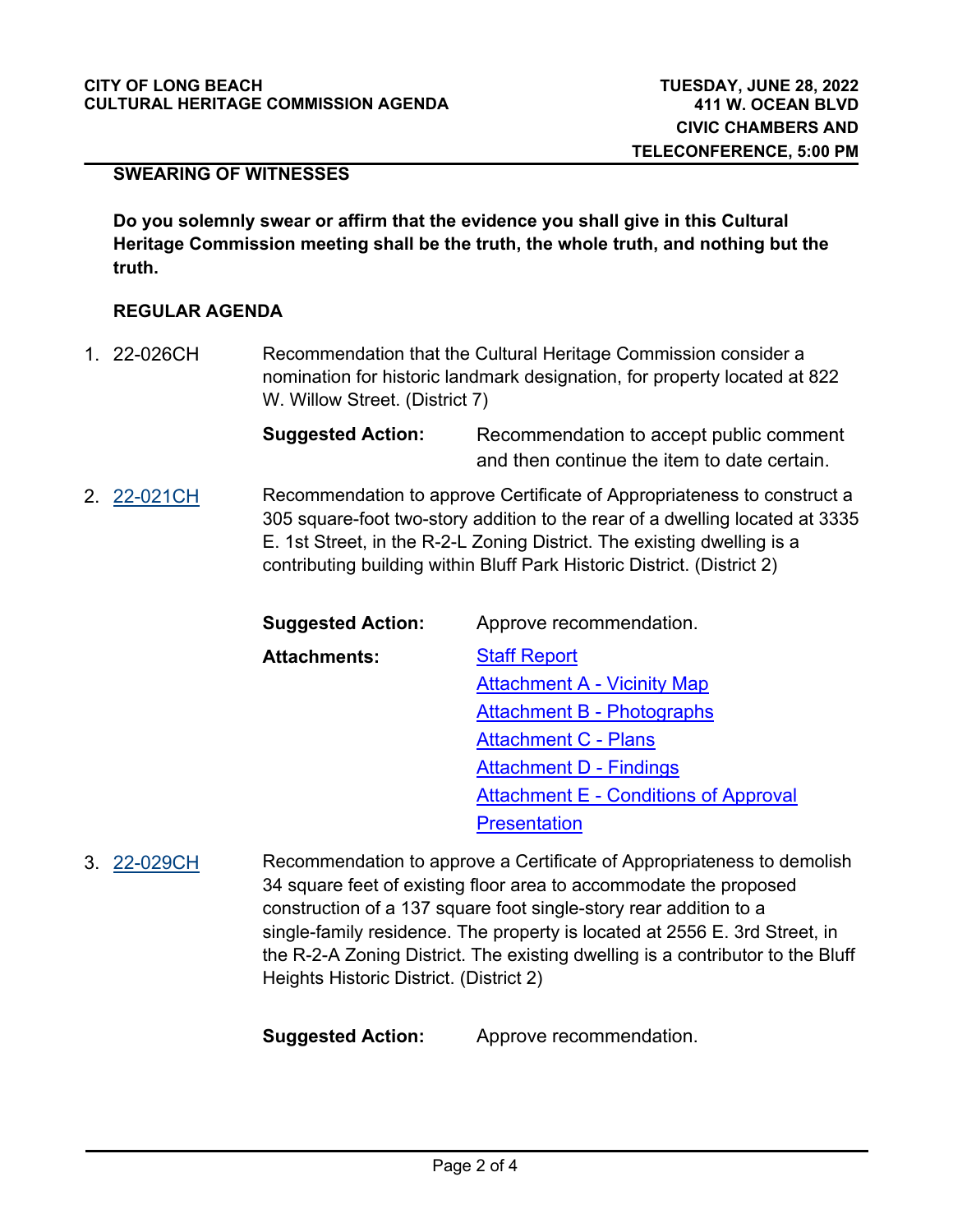#### **CITY OF LONG BEACH CULTURAL HERITAGE COMMISSION AGENDA**

|             |                          | <b>TELECONFERENCE, 5:00 PM</b>                                                                                                                                                                                                                                                                                                                                                                                                                                                                                                                                                                                                                                                                        |
|-------------|--------------------------|-------------------------------------------------------------------------------------------------------------------------------------------------------------------------------------------------------------------------------------------------------------------------------------------------------------------------------------------------------------------------------------------------------------------------------------------------------------------------------------------------------------------------------------------------------------------------------------------------------------------------------------------------------------------------------------------------------|
|             | <b>Attachments:</b>      | <b>Staff Report</b>                                                                                                                                                                                                                                                                                                                                                                                                                                                                                                                                                                                                                                                                                   |
|             |                          | <b>Attachment A - Vicinity Map</b>                                                                                                                                                                                                                                                                                                                                                                                                                                                                                                                                                                                                                                                                    |
|             |                          | Attachment B - Photographs                                                                                                                                                                                                                                                                                                                                                                                                                                                                                                                                                                                                                                                                            |
|             |                          | <b>Attachment C - Plans</b>                                                                                                                                                                                                                                                                                                                                                                                                                                                                                                                                                                                                                                                                           |
|             |                          | <b>Attachment D - Findings</b>                                                                                                                                                                                                                                                                                                                                                                                                                                                                                                                                                                                                                                                                        |
|             |                          | <b>Attachment E - Conditions of Approval</b>                                                                                                                                                                                                                                                                                                                                                                                                                                                                                                                                                                                                                                                          |
|             |                          | <b>Public Comment</b>                                                                                                                                                                                                                                                                                                                                                                                                                                                                                                                                                                                                                                                                                 |
|             |                          | <b>Presentation</b>                                                                                                                                                                                                                                                                                                                                                                                                                                                                                                                                                                                                                                                                                   |
|             |                          | Cultural Heritage Commission (CHC) meeting for the limited purpose of<br>accepting into the record and conducting further deliberations regarding<br>five (5) written public comments timely submitted in advance of the April<br>26, 2022 public hearing, which were not previously transmitted to and/or<br>considered by the CHC in relation to CHC's decision to deny in part, grant<br>in part and modify in part Planning Staff's denial of a Certificate of<br>Appropriateness; and reaffirming CHC's findings and decision from the<br>April 26, 2022 hearing. The property at 3758 California Avenue is a<br>contributing building in the California Heights Historic District. (District 5) |
|             | <b>Suggested Action:</b> | Approve recommendation.                                                                                                                                                                                                                                                                                                                                                                                                                                                                                                                                                                                                                                                                               |
|             | <b>Attachments:</b>      | <b>Staff Report</b>                                                                                                                                                                                                                                                                                                                                                                                                                                                                                                                                                                                                                                                                                   |
|             |                          | Attachment A - CHC-Staff Report 4/26/22 and                                                                                                                                                                                                                                                                                                                                                                                                                                                                                                                                                                                                                                                           |
|             |                          | <b>Attachment B - Public Comments Received by</b>                                                                                                                                                                                                                                                                                                                                                                                                                                                                                                                                                                                                                                                     |
|             |                          | <b>Attachment C - Five Additional Public Commen</b>                                                                                                                                                                                                                                                                                                                                                                                                                                                                                                                                                                                                                                                   |
|             |                          | <b>Attachment D - Conditions of Approval</b>                                                                                                                                                                                                                                                                                                                                                                                                                                                                                                                                                                                                                                                          |
|             |                          | <b>Attachment E - Findings</b>                                                                                                                                                                                                                                                                                                                                                                                                                                                                                                                                                                                                                                                                        |
|             |                          | <b>Public Comment - 6.24.2022</b>                                                                                                                                                                                                                                                                                                                                                                                                                                                                                                                                                                                                                                                                     |
|             |                          | <b>Public Comment (2) - 6.28.2022</b>                                                                                                                                                                                                                                                                                                                                                                                                                                                                                                                                                                                                                                                                 |
|             |                          | Public Comment (3) - 6.28.2022                                                                                                                                                                                                                                                                                                                                                                                                                                                                                                                                                                                                                                                                        |
|             |                          | <b>Appellants Public Comment - 6.28.2022</b>                                                                                                                                                                                                                                                                                                                                                                                                                                                                                                                                                                                                                                                          |
| 5. 22-028CH |                          | Recommendation to make an appointment to the Long Beach Navy<br>Memorial Heritage Trust (Navy Trust) Board of Trustees.                                                                                                                                                                                                                                                                                                                                                                                                                                                                                                                                                                               |
|             | <b>Suggested Action:</b> | Approve recommendation.                                                                                                                                                                                                                                                                                                                                                                                                                                                                                                                                                                                                                                                                               |